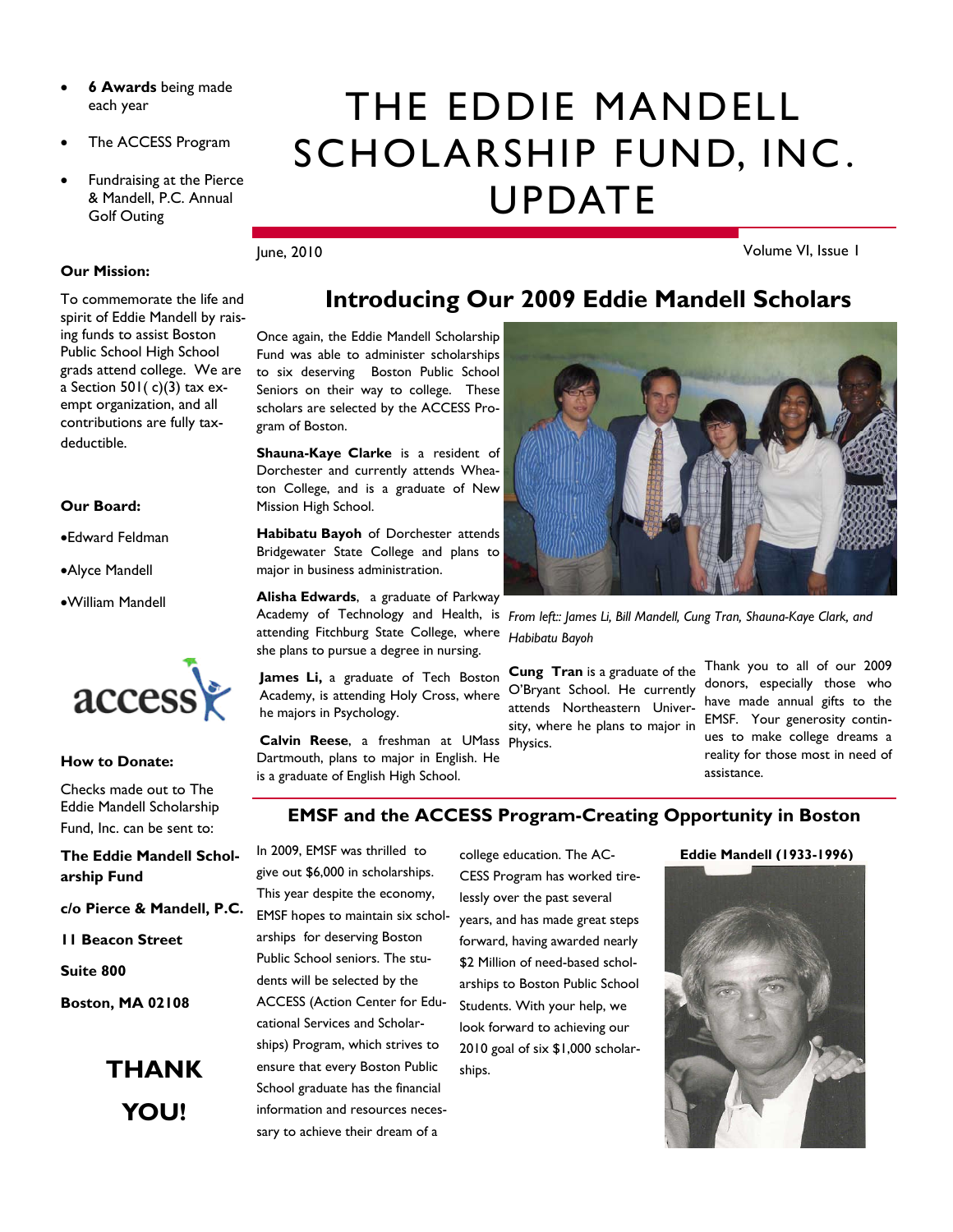# AN INTERVIEW WITH, HABIBATU BAYOH, 2009 EDDIE MANDELL SCHOLAR

We recently had the great pleasure of speaking with 2009 Eddie Mandell Scholarship recipient Habibatu Bayoh, a 2009 graduate of Brook Farm Business Academy, who just completed her first year at the Bridgewater State College.

#### **How was your first year at Bridgewater State?**

It was interesting. There were some challenges but overall academically I did good. It's very different from High School

#### **Have you picked a major yet?**

No I haven't, but I think I am going to do business administration starting next semester.

#### **What made you want to get into Business Administration?**

Human resources and business administration are useful in any field, whether it's a hospital or a law office. Sooner or later if I have my own business, I'll have that background. I definitely want to have my own business someday.

#### **What kinds of things are you doing at college besides school?**

I am very involved on campus. , I am a member of Free the Children, the Color

Club. I do a lot of community service. This year we wrote a book for children. In September and April Bridgewater has food drives which I was involved in. After the Haiti earthquake in January, we raised \$10,000 as a campus in February. Students, parents, people from the community, we had everybody donating money. Being involved on campus is my #1 priority. I get to meet people and interact, and release some stress.

#### **Do you think it's harder to get into college coming from a public school?**

Academically, no I don't think it's difficult to get in, but once you get in it's a wake up call. My GPA was much higher in high school and I working harder now. Financially, it's pretty tough, because our parents don't make enough money to pay for school, so we have to rely on loans.

#### **Did you work with the ACCESS program before you got into college?**

Yes I did. I am still involved with ACCESS actually. I have an advisor over there.

#### **Thank you very much and good luck in college and beyond!**

#### **DID YOU KNOW?**

*A report released by the U.S. Department of Education explained that significantly narrowing the gap between college-going rates of the highest- and lowest– income students would add approximately \$250 billion to the gross domestic product.*

### COST OF EDUCATION CONTINUES TO RISE

The cost of a college education has risen drastically in recent years, and the trend shows no sign of stopping.

According to thecollegeboard.com, most students and their families can expect to pay between from \$172 to \$1,096 more in tuition this year, even in light of the downturn in the economy. Private 4-year colleges average \$26,273 per year (up 4.4% from last year), and public 4-year colleges average \$7,020 per year (up 6.5% from last year).

Given the harsh financial environment facing our high school seniors, the need for the generosity of private donors is critical to ensure that students of all backgrounds have the opportunity for advancement through higher education.



The above chart shows projections for the cost of college in upcoming years. (Source: The College Board)

## **MORE GOLF AND MORE SCHOLARSHIPS IN 2010**

*"The worst day on the golf course is better than the best day at work."*

Pierce & Mandell, P.C. is proud to support EMSF and the ACCESS Program through its annual golf outing. "Not only is the golf outing a great place for the firm to catch up with friends, but it is a great way to spread the word about the hard work being done by ACCESS and EMSF," says Pierce & Mandell partner Bob Pierce. "So when playing your free round of golf, don't forget what it is all about."

**Pierce & Mandell has annually donated \$100 for each of its guests who score a 90 (gross, not net) or better on the day. So even if you think your team is out of competition, your shots still count for raising college scholarship funds for graduating Boston Public High School Seniors.** 



#### **DID YOU KNOW?**

*A recent report by the Gates Foundation found that only one in three students entering high school in the U.S. will obtain a college degree. That figure drops to one in seven for low-income youths.*